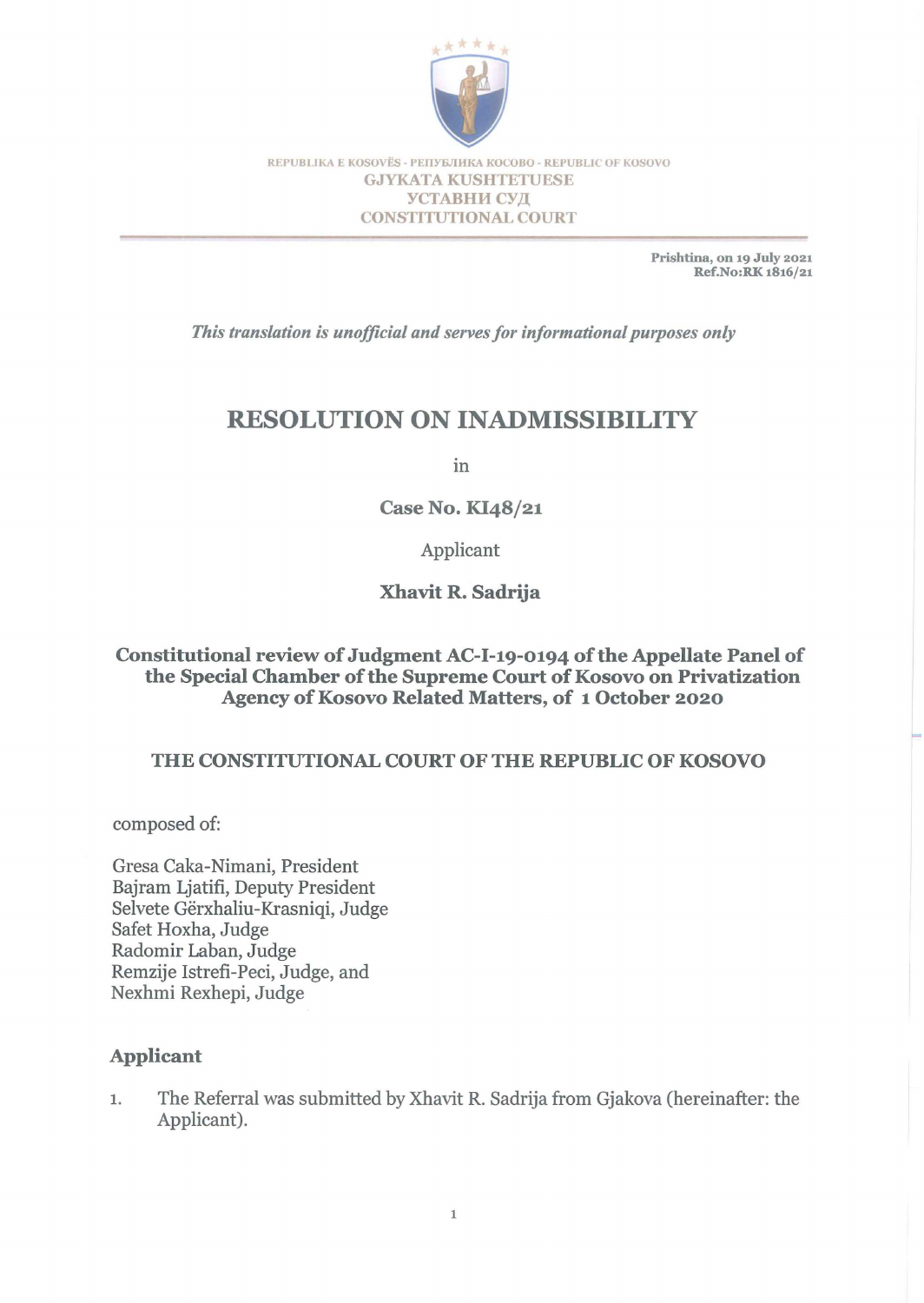# **Challenged decision**

- The Applicant challenges the Judgment AC-I-19-0194 of the Appellate Panel of  $2.$ the Special Chamber of the Supreme Court of Kosovo on Privatization Agency of Kosovo Related Matters (hereinafter: the Appellate Panel), of 1 October 2020.
- The challenged Judgment of the Appellate Panel was served on the Applicant 3. on 7 October 2020.

### Subject matter

4. The subject matter of the Referral is the constitutional review of the challenged judgment, which allegedly violates the Applicant's rights and freedoms guaranteed by Article 24 [Equality before the Law], Article 31 [Right to Fair and Impartial Trial], Article 46 [Protection of Property] of the Constitution of the Republic of Kosovo (hereinafter: the Constitution), as well as Article 6 (Right to a fair trial) and Article 1 of Protocol NO.1 [Protection of property], of the European Convention on Human Rights (hereinafter: the ECHR).

# Legal basis

5. The Referral is based on paragraphs 1 and 7 of Article 113 [Jurisdiction and Authorized Parties] of the Constitution, Articles 22 [Processing Referrals] and 47 [Individual Requests] of the Law on the Constitutional Court of the Republic of Kosovo, No. 03/L-121 (hereinafter: the Law) and Rule 32 [Filing of Referrals and Replies] of the Rules of Procedure of the Constitutional Court of the Republic of Kosovo (hereinafter: the Rules of Procedure).

# Proceedings before the Constitutional Court

- 6. On 24 February 2021, the Applicant submitted the Referral by mail to the Constitutional Court of the Republic of Kosovo (hereinafter: the Court).
- 7. On 5 March 2021, the Court received and registered the Applicant's Referral.
- 8. On the same date, the President of the Court appointed Judge Bekim Sejdiu as Judge Rapporteur and the Review Panel composed of Judges: Gresa Caka-Nimani (presiding), Bajram Ljatifi and Safet Hoxha (members).
- 9. On 11 March 2021, the Court notified the Applicant about the registration of the Referral and requested from him to: i) complete the official form of the Referral; and, ii) to submit all court decisions relevant to his case.
- 10. The Applicant did not respond to the Court's request of 11 March 2021, despite the fact that he had received the Court's letter on 16 March 2021, which the Court has confirmed on the basis of the acknowledgment of receipt.
- 11. On 28 April 2021, the Court notified the Special Chamber of the Supreme Court on Privatization Agency of Kosovo Related Matters (hereinafter: the Special Chamber of the Supreme Court) about the registration of the Referral,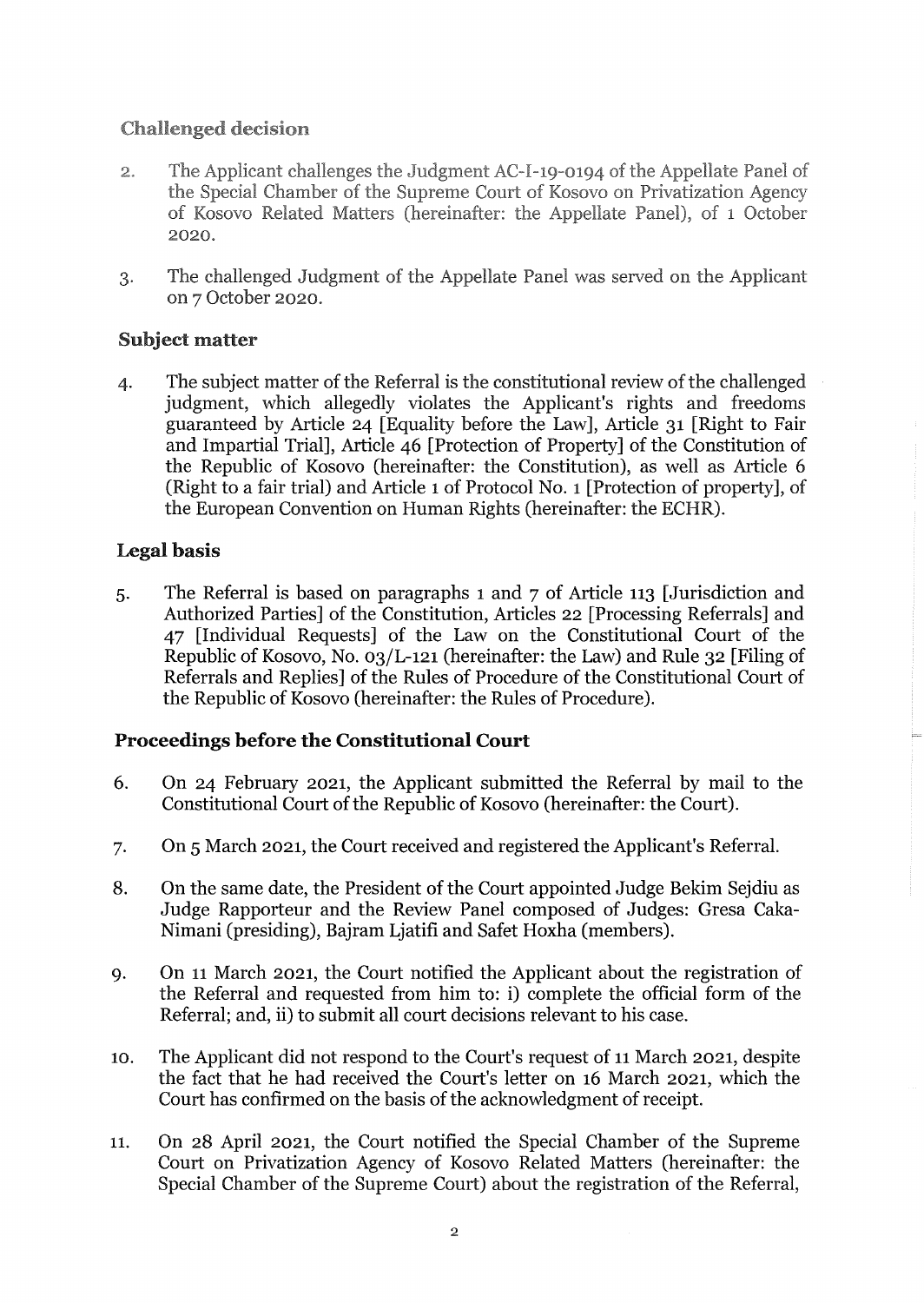and requested from it to send to the Court the acknowledgment of receipt as evidence indicating the time/date when the challenged judgment of the Appellate Panel was served on the Applicant.

- On 6 May 2021, the Court received a letter sent by the Special Chamber of the 12. Supreme Court, along with the acknowledgment of receipt.
- On 20 May 2021, the Court again sent a letter to the Applicant requesting from 13. him to complete the official form of the Referral, as well as to submit all court decisions relevant to his case.
- On 25 May 2021, pursuant to point 1.1 of paragraph 1 of Article 9 (Prior 14. termination of the mandate) of the Law and Rule 7 (Resignation of Judges) of the Rules of Procedure, Judge Bekim Sejdiu resigned from the position of a judge at the Constitutional Court.
- 15. On 27 May 2021, the President of the Court, Arta Rama-Hajrizi, by Decision no. KI48/21 appointed Judge Radomir Laban as Judge Rapporteur instead of Judge Bekim Sejdiu following the resignation of the latter.
- 16. On 8 June 2021, the Applicant submitted to the Court the completed Referral Form, but not also the other documents as requested in the letter of 20 May 2021.
- 17. On 26 June 2021, on the basis of paragraph (4) of Rule 12 of the Rules of Procedure and the decision of the Court, Judge Gresa Caka-Nimani took over the duty of the President of the Court, whilst pursuant to point 1.1 of paragraph 1 of Article 8 (Termination of mandate) of the Law, President Arta Rama-Hajrizi concluded the mandate of the President and Judge of the Constitutional Court.
- 18. On 30 June 2021, the Review Panel considered the report of the Judge Rapporteur, and unanimously made a recommendation to the Court on the inadmissibility of the Referral.

#### **Summary of facts**

- 19. Based on the case file, it results that the Applicant has had an established employment relationship for an indefinite period of time with the Socially-Owned Enterprise "Erenik" (hereinafter: the SOE "Erenik") in Gjakova.
- 20. On 23 June 2014, the SOE "Erenik" in Gjakova was privatized.
- 21. The Privatization Agency published a preliminary list of employees of SOE "Erenik" entitled to distribution of 20% of proceeds generated from the privatization process; the Applicant was not included in the preliminary list of eligible employees of SOE "Erenik" who were entitled to participate in the 20% of proceeds.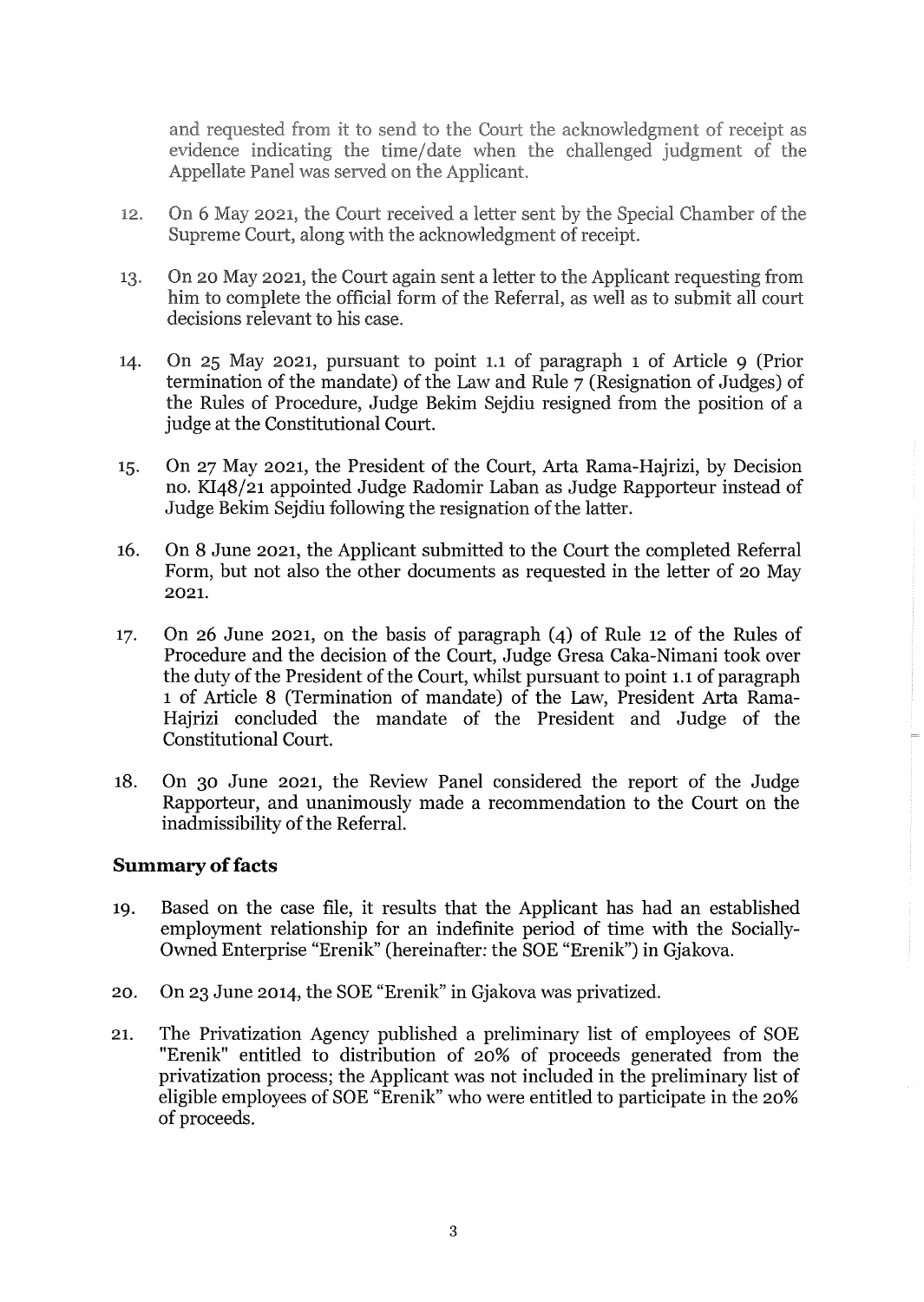- $22.$ The Applicant submitted a complaint against the preliminary list of employees of SOE "Erenik" eligible for the distribution of 20%, which was rejected by the Privatization Agency.
- $23.$ On 9 January 2019, the Privatization Agency published the final list of legitimate employees who gained the right to a share of 20% of proceeds from the privatization, along with the remark, "that all individuals who are not included in the list and consider that they are entitled to the distribution of 20% from the privatization process, have a deadline to submit an appeal to *the Special Chamber".*
- 24. On 14 March 2019, the Applicant submitted a complaint by mail to the Special Chamber of the Supreme Court on Privatization Agency of Kosovo Related Matters (hereinafter: the Special Chamber), wherein which he challenged the final list of employees, stating that he is also entitled to a part of the 20% of proceeds, because *"he had established* an *employment relationship with the SOE since* 1981, *whilst in the SOE "Erenik"-Trade he has worked continuously from* 1987 *until 2002, and afterwards* as *per the request and needs of the management staff until 2012, he has worked free of charge* as a *consultant in the accounting service."*
- 25. The Privatization Agency responded to the Applicant's appeal allegations by stating that: *"the documents submitted by him are not sufficient grounds for his inclusion in the final list of employees entitled to 20% of proceeds. The complainant did not provide any evidence to suggest that there was* a *direct or indirect discrimination, moreover, at the time of the privatization of the SOE he was not registered* as an *employee of the SOE, therefore it proposed that his complaint be rejected* as *unfounded".*
- 26. On 29 October 2019, the single judge with delegated powers of the Specialized Panel of the SCSC, by Judgment C-II-19-0018, dismissed the Applicant's appeal as unfounded, stating that the Applicant "... *even after the Court Order to attach the copy of employment booklet and other required documents, he has presented only* a *certified copy of his ID card. Therefore, it considered that he failed to meet the requirements of Section 10.4 of UNMIK Regulation 2003/13, and accordingly dismissed the complaint* as *unfounded."*
- 27. The Applicant filed an appeal with the Appellate Panel against the Judgment C-11-19-0018 of the Specialized Panel of the SCSC, alleging that the challenged Judgment was rendered due to "... *erroneous and incomplete determination of the factual situation, the challenged Judgment was unlawful, that he was denied his legal and constitutional right without grounds. In addition, the Applicant submitted* a *certified copy of the agenda of the SOE 01-37, of 19 April 2001, order of SCSC C-II-0018-C9 of 23.09.2019, the response of PAK of 15.04.2019, claim sent to SCSC of 11.03.2019, response to the Order of 4.10.2019, proof of attendance at work that bears* no *stamp and is not signed, certificate* on *work experience,* an *extract certified by the SOE".*
- 28. On 1 October 2020, the Appellate Panel, by Judgment AC-1-19-0194, dismissed the Applicant's appeal as unfounded, stating *"The Appellate Panel finds that the single judge with delegated powers of the Specialized Panel of the SCSC*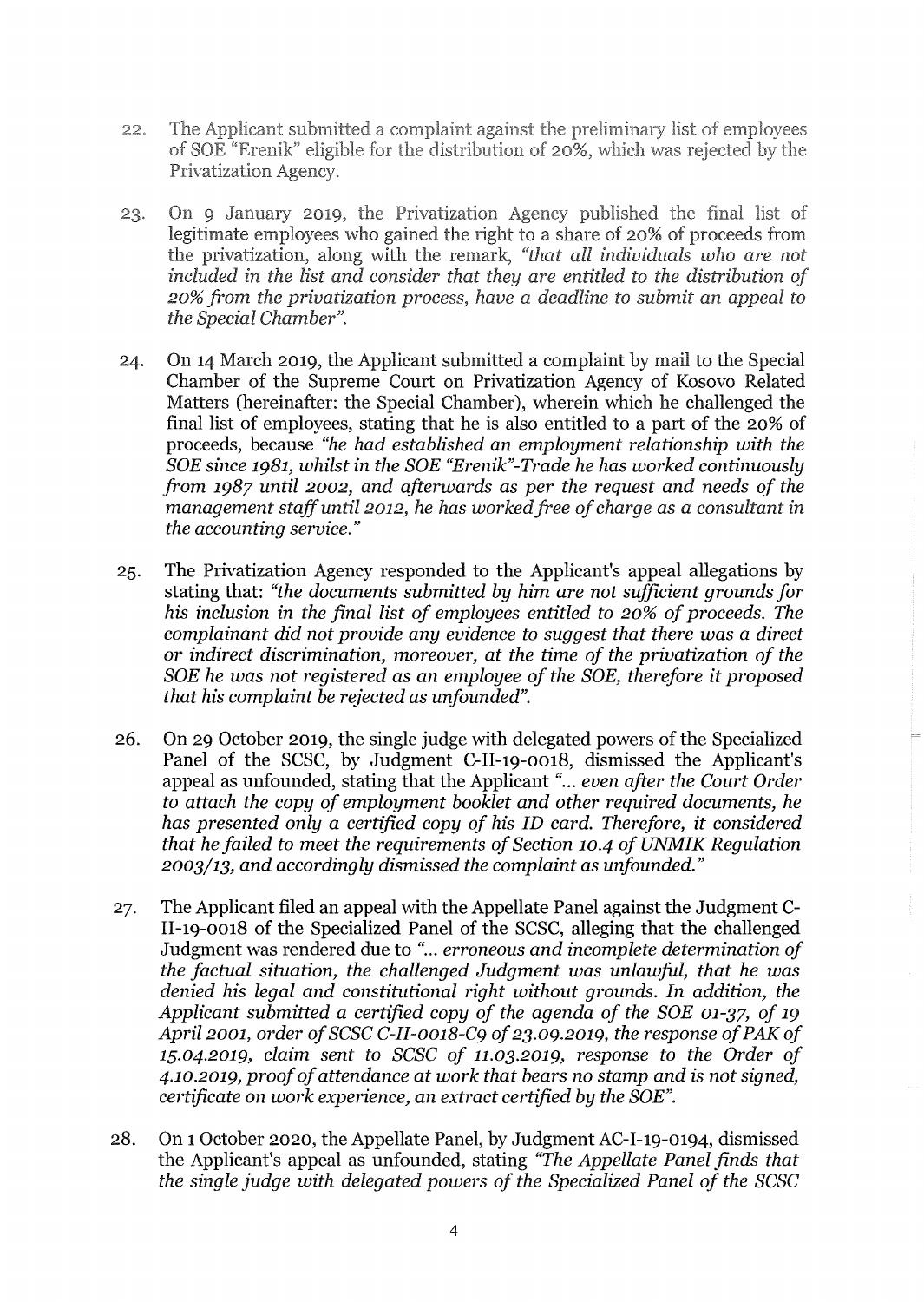has decided correctly when rejecting the appellant's appeal because the appellant by his appeal filed with the Appellate Panel, except for the declaratory aspect that he would submit a copy of the employment booklet and other documents in the case file failed to attach the employment booklet, and on the basis of the certificate issued by the Ministry of Labour and Social Welfare, certificate on attendance at work from the director, based on which it is proved that he has been an employee of the SOE from July 1999 to December 2002, which was submitted by the appellant himself, it is evident *that the appellant's work experience dates from 1987 to 1994. With no other evidence did he prove moment of privatization."* 

### Applicant's allegations

- 29. The Applicant alleges that the regular courts by their decisions have violated the Applicant's rights and freedoms guaranteed by Article 24 [Equality before the Law], Article 31 [Right to Fair and Impartial Trial], Article 46 [Protection of Property] of the Constitution, and Article 6 (Right to a fair trial), and Article 1 of Protocol NO.1 [Protection of property] of the ECHR.
- 30. First of all, as regards the violation of Article 24 [Equality before the Law] of the Constitution, the Applicant states: *"In this case, we are speaking about violations of the constitutional right, the right to equality before the law from Article* 24 *of the Constitution of the Republic of Kosovo, namely the constitutional guarantee that we are all equal before the law and that everyone enjoys the right to equal legal protection, without discrimination; and that is because the employees who are selected, both the ones in the PAK list, and those whose first instance judgment was modified by the Appellate Panel or who were removed from the list by 20% are equal.*"
- 31. In addition, the Applicant adds, *"that he was not treated equally before the courts in relation to other citizens of the Republic of Kosovo, who were granted the right to* 20%, *which violated his fundamental rights, guaranteed by Article* 24 *(Equality before the law) of the Constitution".*
- 32. Moreover, the Applicant alleges violations of Article 31 [Right to Fair and Impartial Trial] of the Constitution, in conjunction with Article 6 (Right to a fair trial), stating that *"the Appellate Panel has applied the Anti-Discrimination Law* in *a biased and arbitrary manner, hence the judgment* in *question was not fair or reasoned, as guaranteed by Article* 31 *(Right to a Fair and Impartial Trial) of the Constitution,* in *conjunction with Article 6 (Right to afair trial) of the European Convention. In addition, the Applicant adds that the proceedings in his case have lastedfor a very long time,* so *due to that the right to afair trial was violated, both because of the length of the court proceedings and because of the unreasoned judgment of the Appellate Panel".*
- 33. Finally, the Applicant links his allegations for a violation of Article 46 [Protection of Property] of the Constitution, in conjunction with Article 1 of Protocol No. 1 to the ECHR [Protection of property], to the violations of previous Articles as follows: *"the alleged violations of Articles* 24 *and* 31 *of the*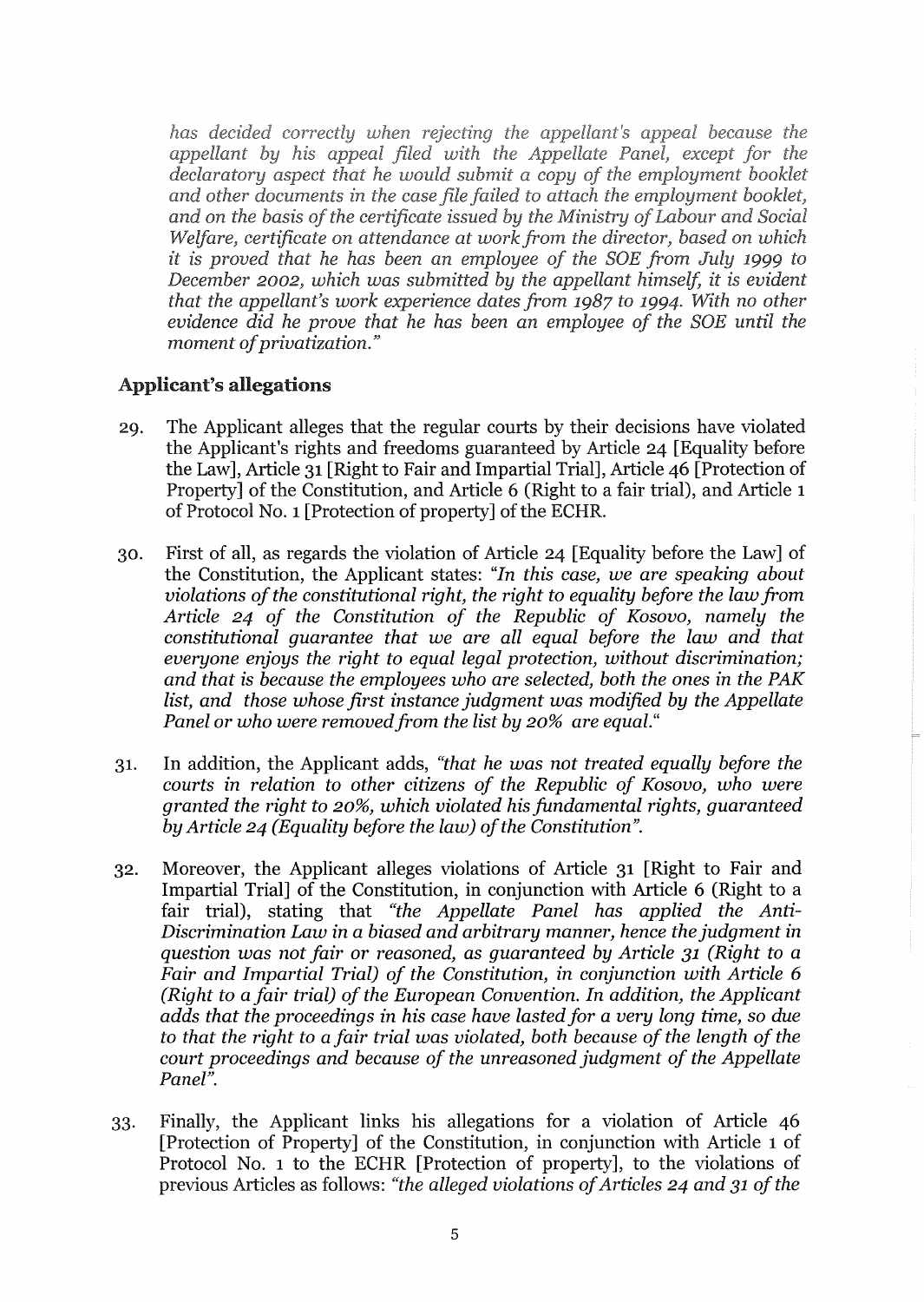Constitution as well as violations of Article 6 of the ECHR, have led to the violation of his right quaranteed by Article 46 of the Constitution in conjunction with Article 1 of Protocol No. 1 to the ECHR".

The Applicant requests from the Court to declare the Referral admissible, to 34. confirm that there has been a violation of Article 31 of the Constitution in conjunction with Article 6 of the ECHR, Article 24 of the Constitution, and Article 46 in conjunction with Article 1 of Protocol No. 1 of the ECHR, as well as to annul the decisions of the Appellate and Specialized Panel and remand *the case for retrial in accordance with the judgment of the Constitutional Court.* 

### Assessment of the admissibility of Referral

- 35. The Court first examines whether the Applicant has fulfilled the admissibility requirements established in the Constitution, and further specified by the Law and the Rules of Procedure.
- 36. In this respect, the Court refers to paragraphs 1 and 7 of Article 113 [Jurisdiction and Authorized Parties] of the Constitution, which establish:

*,,1. The Constitutional Court decides only* on *matters referred to the court in a legal manner by authorized parties.*   $[1...]$ *7. Individuals are authorized to refer violations by public authorities of* 

*their individual rights and freedoms guaranteed by the Constitution, but only after exhaustion of all legal remedies provided by law."* 

37. The Court also examines whether the Applicant has fulfilled the admissibility criteria, as provided by Law. In this respect, the Court first refers to Articles 47 [Individual Requests], 48 [Accuracy of the Referral] and 49 [Deadlines] of the Law, which establish:

> Article 47 of the Law [Individual Requests]

*"1. Every individual is entitled to request from the Constitutional Court legal protection when he considers that his/her individual rights and freedoms guaranteed by the Constitution are violated by a public authority.* 

2. *The individual may submit the referral in question only after he/she has exhausted all the legal remedies provided by the law."* 

> Article 48 of the Law [Accuracy of the Referral]

*"In his/her referral, the claimant should accurately clarify what rights andfreedoms he/she claims to have been violated and what concrete act of public authority is subject to challenge."*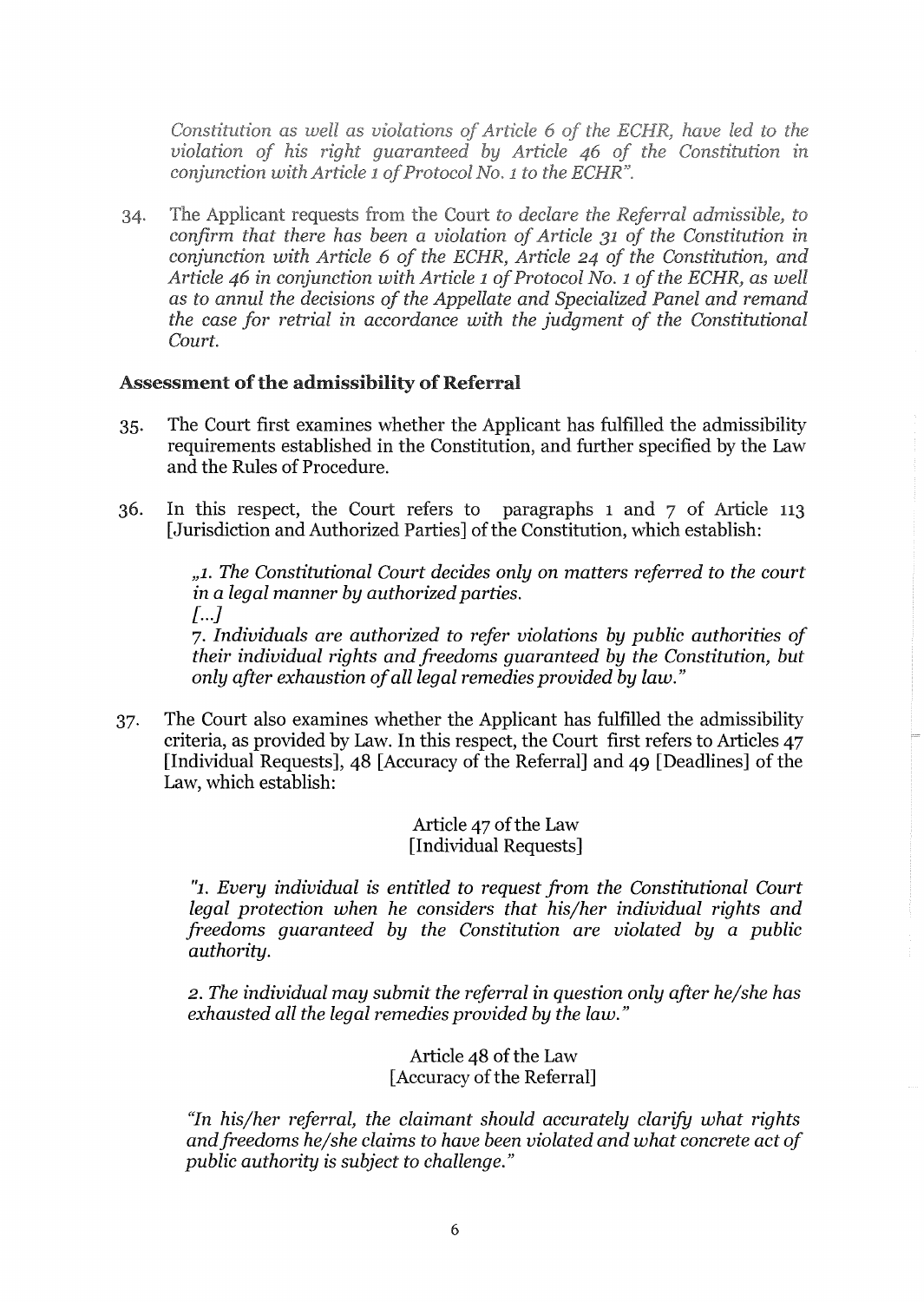### Article 49 of the Law [Deadlines]

"The referral should be submitted within a period of four  $(4)$  months. The deadline shall be counted from the day upon which the claimant has been served with a court decision..."

- 38. Initially, the Court refers to the date of service of the final decision and the date of submission of the Referral to the Court, in order to assess whether the Applicant has submitted the Referral within the prescribed deadline of 4 (four) months.
- 39. In this respect, the Court recalls that the last decision in the Applicant's case was the Judgment [AC-I-19-0194] of the Appellate Panel, of 1 October 2020.
- 40. On the basis of the acknowledgment of the receipt submitted by the Special Chamber of the Supreme Court to the Court in its response of 6 May 2021, the Court notes that the Applicant has received the challenged Judgment on 7 October 2020.
- 41. The Court recalls that a period of 4 (four) months starts to be counted from the date upon which the Applicant and/or his or her representative have received the final decision or have been sufficiently aware of the final decision of the regular courts (see, the ECtHR Decision: *Koc and Tosun v. Turkey*, no. 23852/04 of 13 November 2008; see, inter alia, the cases of Court: KI12/20, Applicant: *Hamijete Dinarama-Daija,* Resolution of 6 November 2020, paragraph 38; KI45/21, Applicant *Samedin Bytyqi,* Resolution on Inadmissibility of 20 May 2021, paragraph 32).
- 42. Further, the Court notes that the delivery of the final decision of the regular courts, which was served on the Applicant, serves the best when calculating the four-month period which starts to run from the date of the service of the copy of the decision (see, the ECtHR Judgment *Worm v. Austria,* no. (83/1996/702/894) of 29 August 1997, paragraph 33; see, also the cases of Court: KI12/20, cited above, paragraph 39; and KI45/21, cited above, paragraph 33).
- 43. Consequently, the Court considers that the Applicant has received the challenged decision on 7 October 2020, whereas he has submitted the Referral to the Court by mail on 24 February 2021, which means that the Applicant's Referral was submitted out of the prescribed legal deadline.
- 44. The Court reiterates that the objective of the 4 (four) month legal deadline, under Article 49 of the Law and Rule 39 (1) (c) of the Rules of Procedure, is to promote legal certainty by ensuring that cases raising constitutional issues are dealt with within a reasonable time and to prevent the authorities and other interested parties from being kept in a state of uncertainty for a long period of time (see, the ECtHR Judgment: *Mocanu and Others v. Romania,* applications no. (10865/09, 45886/07 and 32431/08), of 17 September 2014, paragraph 258, see also the ECtHR Judgment *Lopes* de *Sousa Fernandes v. Portugal,*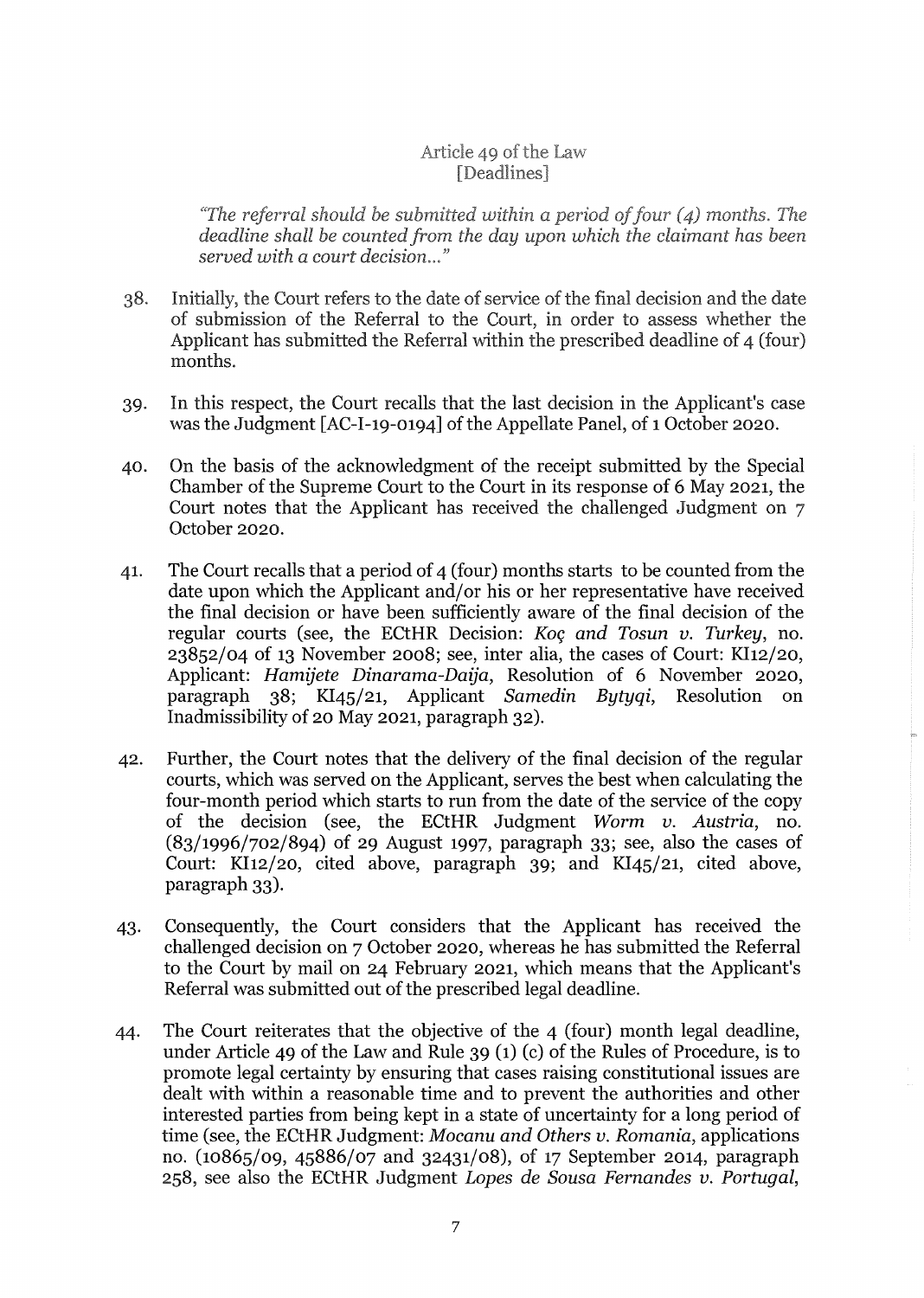no.56080/13, of 19 December 2017, paragraph 129, see also the cases of Court: KI53/18, Applicant: Hajri Ramadani, Resolution on Inadmissibility of 6 December 2018, paragraph 43, KI45/21, cited above, paragraph 35).

- This deadline also enables the potential applicant to consider whether he or 45. she wishes to file a referral and, if he or she wishes to do so, to decide on the specific complaints and arguments to be raised, and at the same time facilitates the establishment of facts in this case, since with the passage of time, any fair examination of the issues raised is rendered problematic (see, the ECtHR Judgment *Sabri Giine§ v. Turkey,* application No. 27396/06 of 29 June 2012, paragraph 39; see also the cases of Court KI12/20, cited above, paragraph 42, and KI45/21, cited above, paragraph 36).
- 46. This rule specifies the temporal limit of the supervision exercised by the Court and signals, both to individuals and State authorities the period beyond which such supervision is no longer possible (see, the ECtHR Judgment *Walker v. The United Kingdom,* no. 34979/97, of 25 January 2000, see also the ECtHR Judgment *Sabri Giine§ v. Turkey,* cited above, paragraph 40, see also the cases of Court: KI53/18, cited above, paragraph 45, KI45/21, cited above, paragraph 37).
- 47. Therefore, the Court finds that the Applicant's Referral has not been filed within the legal deadline provided by **Article** 49 of the Law and Rule 39 (1) (c) of the Rules of Procedure. Consequently, the Court finds that the Applicant's Referral is inadmissible because it was submitted out of the legal deadline.